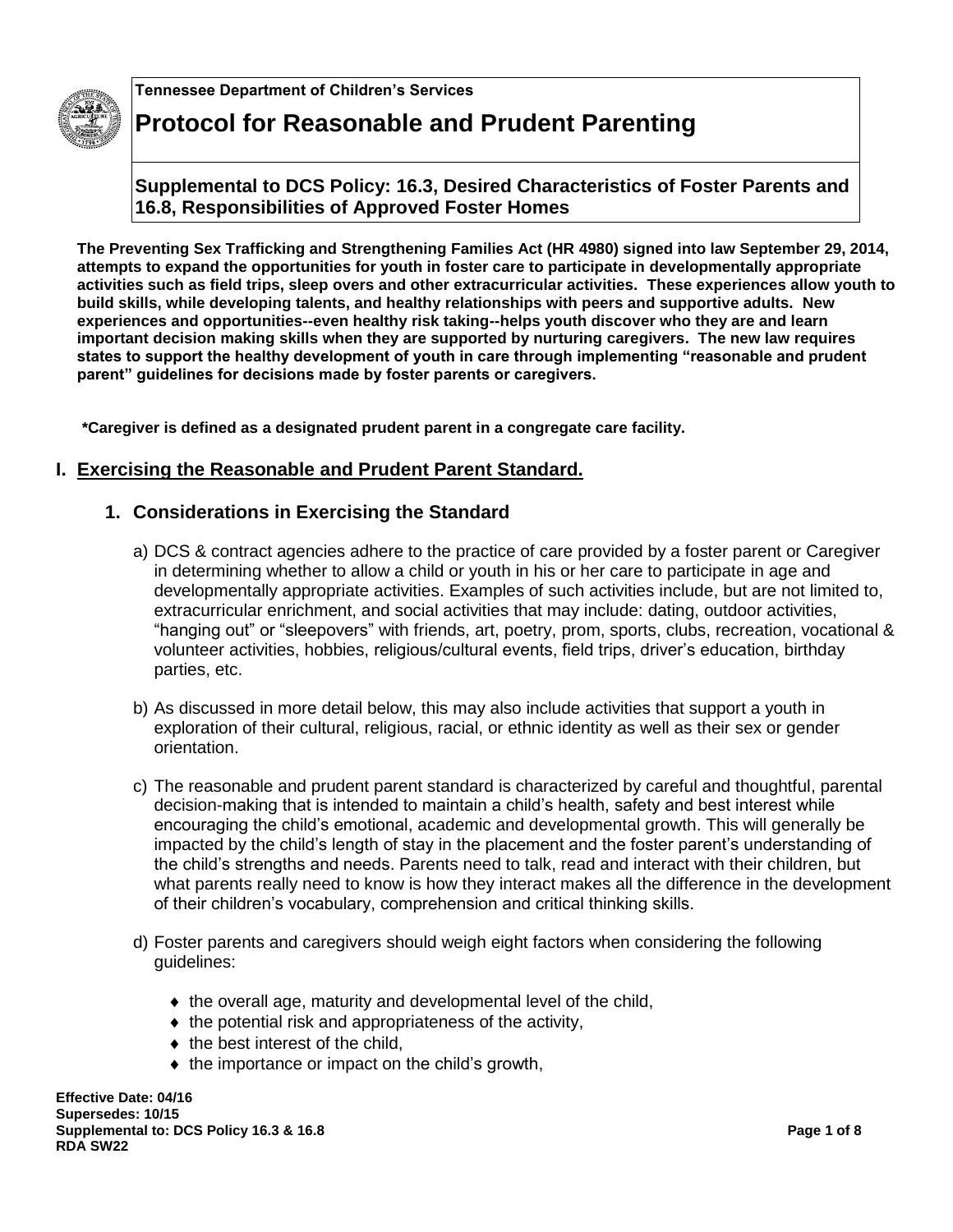- $\bullet$  the relevance to a family-like experience,
- the behavioral, emotional and risk-taking history of the child and any safety plans,
- $\bullet$  the wishes and interests of the youth, and
- $\bullet$  how the experience for the youth might impact the foster family as a whole.
- e) Foster parents and caregivers are expected to assist in the healthy development of children/youth in care through implementing "reasonable and prudent parent "decision making that supports health, safety and best interest of the child. These decisions can include opportunities for healthy risk-taking like those typically made by parents of children who are not in foster care. The protocol intends to promote "normalcy" and the ability to engage in healthy developmental appropriate activities that promote well-being for all youth in care. The reasonable and prudent parent standard should take into account that healthy risk taking is part of growing up.
- f) Information regarding a child/youth's activities is regularly communicated with birth family members (when there is a birth family) within the communication plan established by the team and generally based on decisions of the team.
- g) Foster parents and caregivers provide a nurturing environment that encourages emotional and developmental growth and provides the most family-like setting experience as possible.
- h) Foster parents and caregivers may, at any time, consult with members of the Child and Family Team (CFTM) during the decision making process if they are unsure or confused in regard to the application of applying the guidelines. They also consult with the youth or child's team if assistance or training is needed in regard to how to support youth with issues related to cultural, ethnic, or religious identify as well as sexual/gender orientation concerns. Foster parents and caregivers provide a nurturing, supportive, and non-discriminatory environment for youth, but are encouraged to seek support when they need assistance in doing so.
- i) Foster parents and caregivers build supports within their families, friends and community networks to support growth opportunities for the children/youth in their care.
- j) Foster parents and caregivers build and promote protective factors in reducing the incidence of child abuse and neglect; those protective factors include:
	- **Youth Resilience***-* helping youth manage stress and enhance their ability to function well when faced with stressors, challenges, or adversity; the outcome is personal growth and positive change.
	- **Social Connections**-helping them have healthy, consistent relationships with people, institutions, the community, and empowered to make sound decisions.
	- **Knowledge of child & adolescent development** understanding the unique aspects of adolescent development; implementing developmentally and contextually appropriate best practices and helping the youth understand their current development. Refer to DCS Policy *[20.8, Reproductive Health Education and Services](https://files.dcs.tn.gov/policies/chap20/20.8.pdf)* for more guidance on health education.
	- **Child's Social and Emotional Competence** helping them develop skills and attitudes that are essential for forming an independent identity and preparing for a productive, responsible, and satisfying adulthood.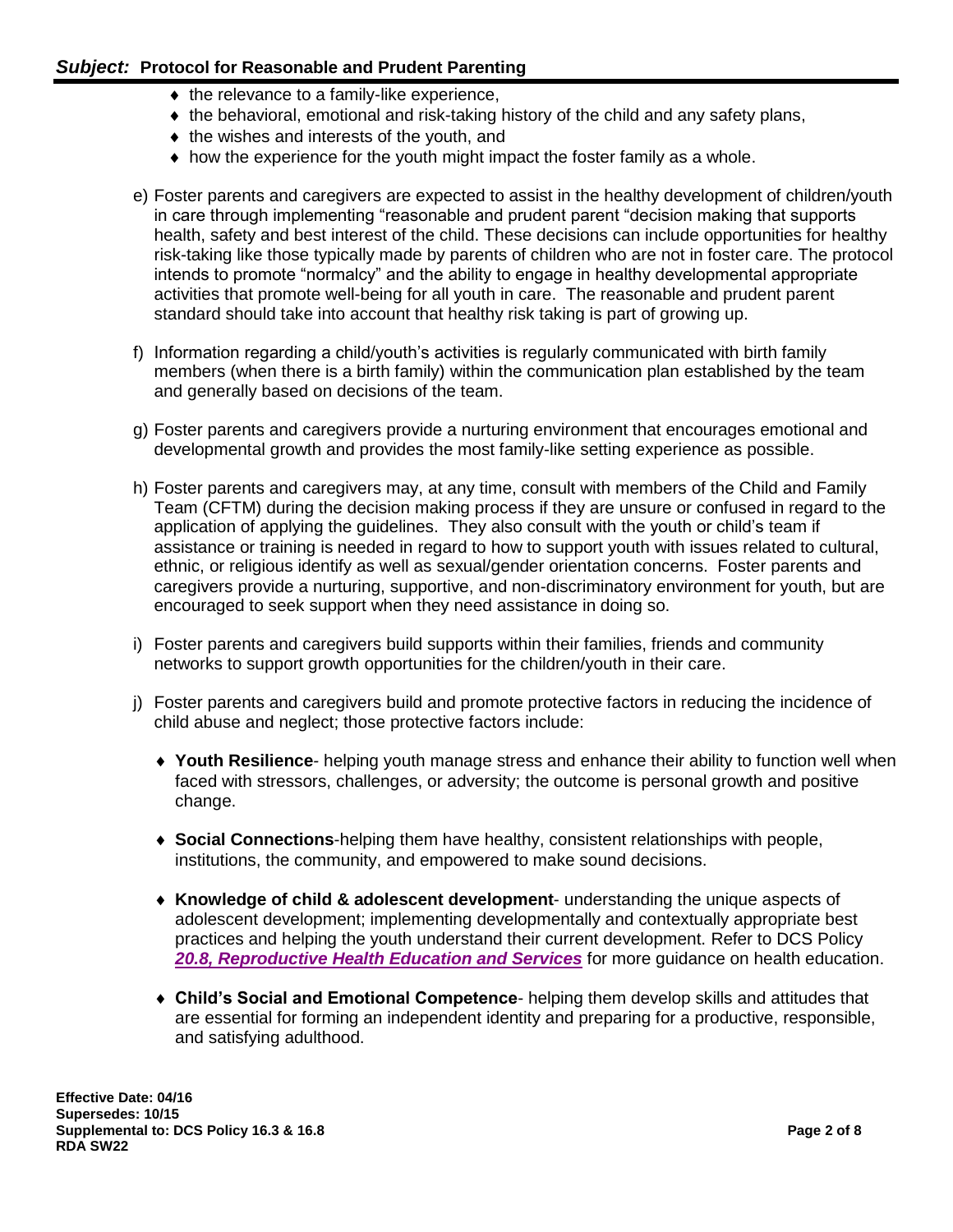**Concrete supports in times of need-** helping the youth understand the importance of asking for help and advocating for oneself, receiving a quality of service designed to preserve youths' dignity, provide opportunities for skill development, and promote healthy body and mind development.

#### **2. Encouraging Access to Age-Appropriate Activities and Promoting "Normalcy"**

The goal of exercising the reasonable and prudent parent standard in the child welfare context is to try to normalize the experience of youth in care so that they have the opportunities and experiences that all youth do that mark a healthy childhood and adolescence. Foster parents and caregivers should keep the following in mind as they exercise the standard:

- a) **Encourage the child/youth, dependent upon his/her age and maturity level, to engage in** appropriate activities such as social and extracurricular events, service/learning or volunteering, vocational opportunities or employment, contact with family members, and prudent phone use.
- b) Understand that criminal background checks, delinquency and abuse/neglect history **checks may not be** necessary for dating, outings, activities with friends, families, church groups or other normal school or community activities. Foster Parents should use their best judgment (defined as "would you leave your biological child with this person?") when determining if an individual is an appropriate supervisor for the child/youth. Contact the FSW or other team members when there are questions about allowable activities at any time.
	- DCS cannot pay an individual for providing supervision or care for a custodial child for the purpose of an outing/overnight stay.
- c) Any out of state, out of country or continuous travel is discussed and documented. Notify court /Guardian Ad Litum (GAL) when appropriate for unruly/delinquent youth, to receive permission for trips out of State/Country. Use form *CS-0679 Authorization DCS Child to Travel out of State/country*, as appropriate.
- d) DCS is to be notified when any activities take the child out of the foster home for forty-eight (48) hours or more; this includes respite and allowable travel. Contact the FSW or other team members when there are questions about allowable activities when traveling out of state or out of the country. Foster parents are required to complete form *CS-0679* quarterly when taking routine trips right over the state lines (grocery shopping, or recreation).
- e) Establish reasonable, age appropriate boundaries and curfews and encourage respect for boundaries and curfews. Child/youth understands the parental expectations regarding curfew.
- f) Refrain from the use of terminology such as "foster child", "Level 2 child", "Level 3 child" and "group home child" outside of the team setting. Ask the child/youth what they want to be called.
- g) School is identified as a safe place, therefore limit professional visits to the school unless it's an emergency or a necessary educational meeting, to avoid stigma. DCS and partners should strive to promote less academic interference by attempting to schedule court appearances and/or CFTM's that are conducive to the youth's academic schedule. Parent involvement is encouraged and can be defined as the active, ongoing participation of a Foster Parent in the education of his or her child. Parents can demonstrate involvement at home by reading with their children, helping with homework, and discussing school events or at school by attending functions or volunteering in classrooms.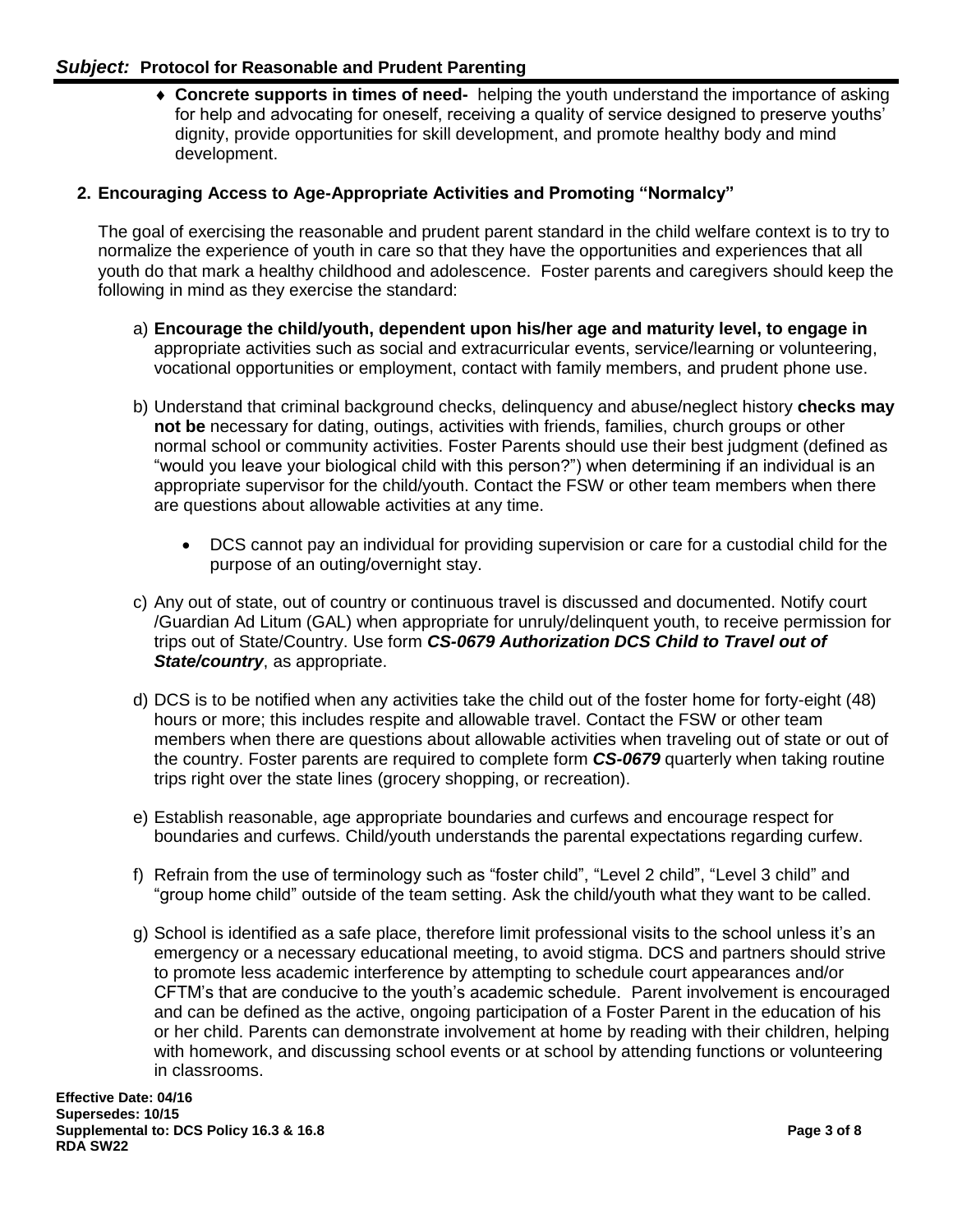- h) Allow participation in appropriate computer or electronic activities, including cell phones usage and social media with the permission or supervision of foster parents.
- i) Ensure allocation of age appropriate allowances and encourage appropriate money management.
- j) Look for opportunities to teach independence, starting in childhood. Giving choices, encouraging (reasonable) risk-taking and allowing a child to make mistakes are all ways that parents build the skills that make independence possible.
- k) Avoid the use of confidentiality requirements of department records to restrict the child's participation in customary activities appropriate for the child's age and developmental level. For example, encourage pictures taken for publication in a newspaper or yearbook or for purposes of public recognition for or being part of a team or accomplishments if not identified as a foster child. Ask the child what they want.
- l) Afford the child/youth opportunities for social and recreational development that are normal life experiences. The child/youth may attend overnight or planned activities if the activity is determined by the licensed foster home to be safe and appropriate. The foster parent will have knowledge of where and with whom the child is staying and the type of supervision and care the child will be receiving before approving an outing or overnight activity.
- m)Youth 16 and older should have the opportunity to obtain driver's training and a license, when appropriate. Please refer to *[Driver's License Guide.](https://www.tn.gov/content/dam/tn/safety/documents/DL_Manual.pdf)*
- n) DCS may utilize delegated purchase authority (DPA) and Independent Living Wrap Around Funding to support pro-social and extracurricular activities for all ages. (Refer to the *[Independent](https://www.tn.gov/content/dam/tn/dcs/documents/youthintransition/staff-info/ILWrapGrid.xlsx)  [Living Wraparound Services Grid](https://www.tn.gov/content/dam/tn/dcs/documents/youthintransition/staff-info/ILWrapGrid.xlsx)* for eligibility and funded activities). This is not limited to just school activities. Consider use of TFACA Walk Me Home Funding or Community Advisory Boards (CABS) for assistance.
- o) Positive reinforcement for children is encouraged and FSW's and child placing providers should use Independent Living Wrap Around good grades incentives as rewards for good grades for youth 14 and older.

## **3. Guide for Normalcy Activities:**

See additional attachments for a guide to activities that can promote and encourage normalcy. Engaging in these behaviors is a natural, normal means of healthy development. It is also a way for children and youth to develop skills to mature into high functioning adults:

## *a) [Independent Living Youth Handbook](https://www.tn.gov/dcs/program-areas/youth-in-transition/yit/il/youth-handbook.html)*

*b) [A Guide for Teens](https://www.tn.gov/content/dam/tn/dcs/documents/youthintransition/il/Guide_Teens_FC.pdf) in Foster Care*

## **II. Special Considerations for Exercising The Reasonable and Prudent Parent Standard**

One of the characteristics of adolescence is exploring identity and a sense belonging. Youth do this through participating in activities that enrich their talents and interests, but also through seeking to understand and identify in terms of race, ethnicity, and religion. This exploration may also take the form of exploring or questioning sexual and gender identify. Youth are supported through a safe environment to

**Effective Date: 04/16 Supersedes: 10/15 Supplemental to: DCS Policy 16.3 & 16.8 Page 4 of 8 RDA SW22**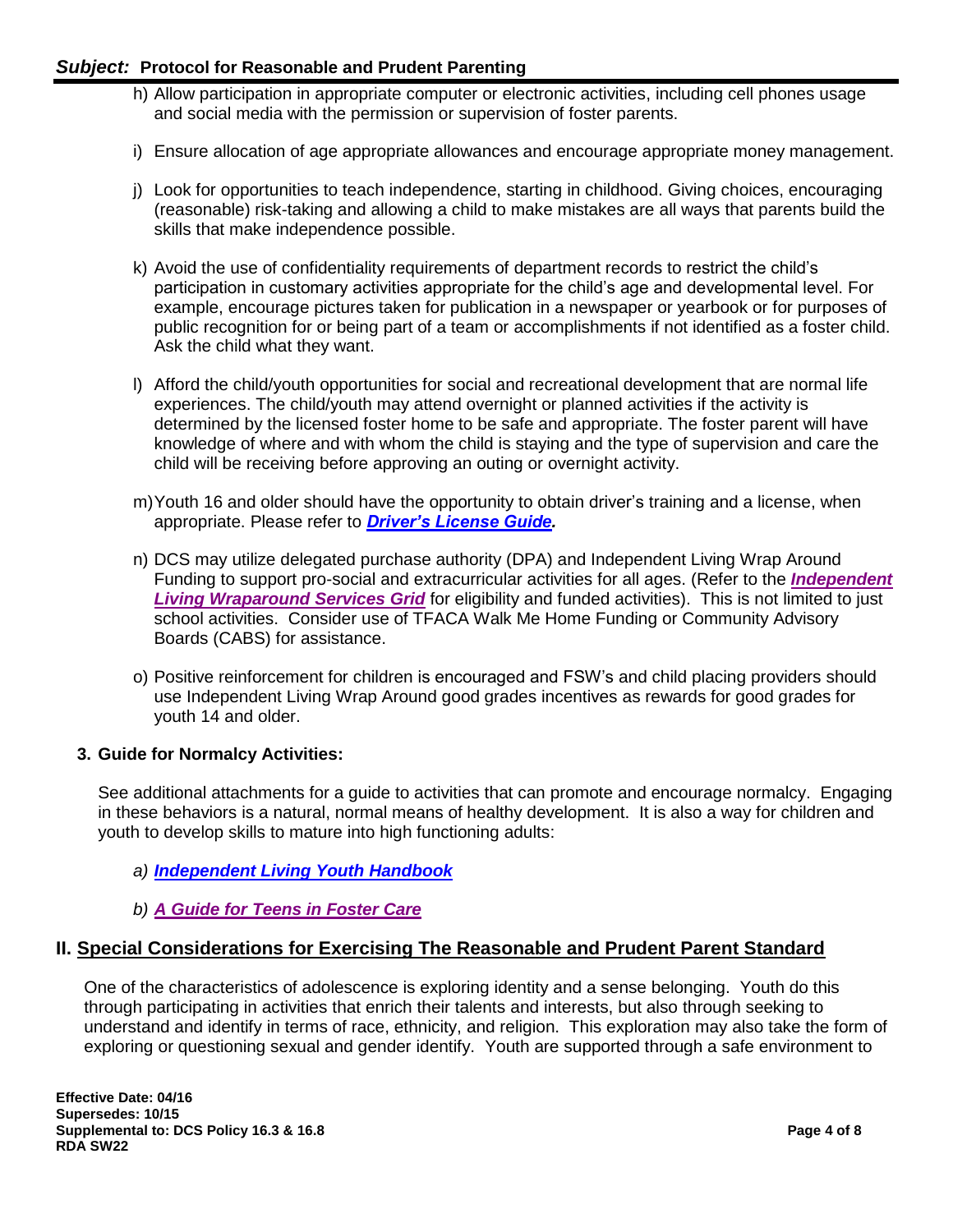explore these issues; therefore, it may be necessary for foster parents and caregivers to seek outside training, support, or expertise.

Another special consideration in exercising the reasonable and prudent parent standard is identifying and eliminating barriers that particular groups of youth may face to participating in age and developmentally appropriate activities. For example, youth who are pregnant or parenting and youth with disabilities may need additional support to participate in age appropriate activities. Identifying and arranging these supports are part of exercising the standard and are included in the case plan.

#### **1. Cultural Awareness**

#### **Racial and Ethnic identity:**

A young person's identity is directly linked to his or her cultural and ethnic heritage. One of the ways to support a youth in embracing his or her cultural identity is through recognition and acknowledgement of holidays, traditions, rituals, food preferences and customs that may be part of their cultural heritage. Foster families or caregivers could choose to attend community-sponsored cultural events, ethnic fairs, art and music festivals, tribal pow-wows and other celebrations and events that recognize ethnic identities.

#### **Hair & Skin Care Considerations:**

Appearance is important to all of us, including foster children. Foster parents caring for children of a different ethnicity, may experience hair and skin care practices quite different from their own. Consulting with a child's immediate and extended family members for advice regarding any body modifications, hair and skin care techniques is the best way to gain specific knowledge about caring for a child's hair, skin and body. When this is not possible, consultation with the child/youths worker or someone that has additional knowledge in the field may be warranted.

#### **2. Religion & Spirituality**

Choosing and practicing a religion is generally considered among the rights that parents have with respect to their children that is protected by the US Constitution and remains intact even when a child enters foster care. These rights are not limited by this protocol. Nevertheless, the following principles should be kept in mind when a youth asks to participate in a religious activity and when involving youth in a caregiver's religious practices.

- a) The child's parents have the right to express preferences in regard to religion, spirituality, or related activities for their child.
- b) The age appropriate child can choose the religious or spiritual activities in which he or she wants to participate.
- c) The Family Service Worker (FSW) can help negotiate any challenges related to differing religious and spiritual practice between the foster family, the child and his or her biological family.
- d) The foster family/caregiver's religion or spirituality may be an important part of their family life. It is acceptable to invite a child to participate, but never to impose a religious practice on the child/youth.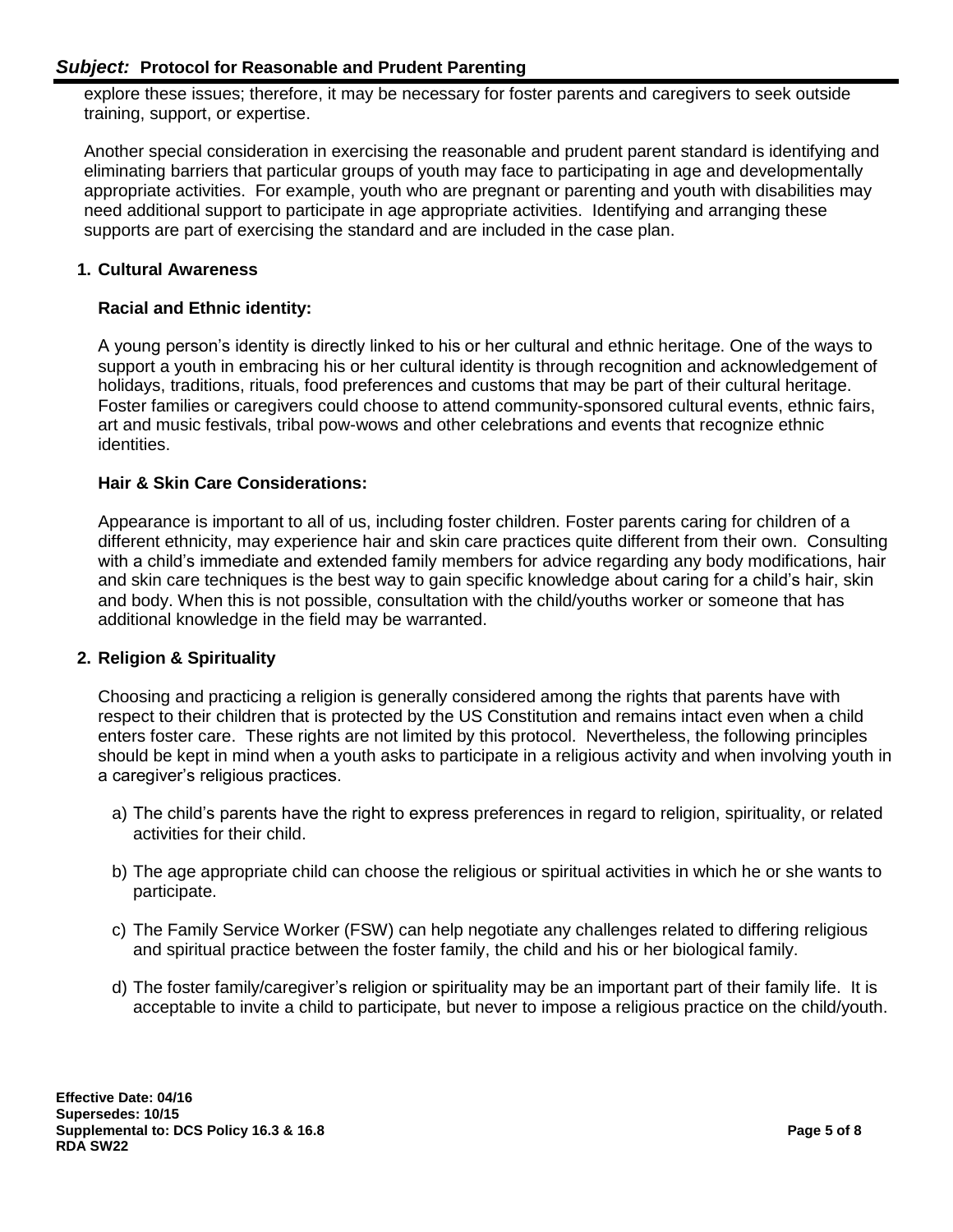## **3. Lesbian, Gay, Bisexual, Transgender, Questioning (LGBTQ) Youth:**

Exploring sexual and gender identity is a typical part of growing up. Youth identifying as LGBTQ should be provided the same opportunities as any other child/youth. At the same time, they may need additional or special support to manage exploration of their identity in a safe and nurturing environment. This may include: participating in LGBTQ support groups, or the activities of LGBTQ organizations, or experimentation with different styles of dressing and self-presentation. Flexibility is needed for youth participating in activities that would create safe spaces for LGBTQ in foster care. Caregivers should seek assistance and information on resources and opportunities for these youth if not aware of them and seek consultation with the child/youths worker, when needed. In order for youth to find activities that best suit their specific identity, locations of the activity might be further away and therefore require accommodating transportation and or adjusting a curfew.

#### Refer to DCS Policy *[20.20, Guidelines for Managing Children/Youth in DCS Custody Related to](https://files.dcs.tn.gov/policies/chap20/20.20.pdf)  [Sexual Orientation, Gender Identity and Expression](https://files.dcs.tn.gov/policies/chap20/20.20.pdf)* for additional information.

Some additional considerations for LGBTQ youth may include:

- Providing and securing clothing that is aligned with the youth's personal gender identity.
- Use of pronouns that the youth has requested ex: he, she and proper name usage.
- Access to health services that specialize in gender identity needs.
- Following the treatment plan set out by the health care provider with special attention to any gender related medical conditions.
- Support and advocacy for LGBT students/ individuals in social and educational setting as requested by youth.
- Checking in with child/youth to ensure they feel supported and accepted in home.

#### **4. Pregnant and Parenting Youth:**

- a) Pregnant and parenting youth—mothers and fathers—may face additional barriers to experiencing "normalcy" that should be addressed in the case plan. Mothers and fathers should be supported in their roles as parents as well as in participating in age appropriate activities. Hands on and other parenting instruction should be provided and a youth's right as a parent should be respected and supported in their placement setting. Arrangements for child care must also be made so that parents have the opportunity to pursue their educational and employment goals as well as extra-curricular and enrichment experiences.
- b) Fathers should be supported and included in pre-pregnancy activities and upon birth of their child to support the development of a strong bond with their child and an appropriate co-parenting relationship with the child's mother.
- c) Minor parents retain all rights to their children as a non-minor parent would regardless of whether they are in the child welfare system. However, if a child is removed from a dependent child based on abuse, neglect or a voluntary placement, reasonable efforts must be made to keep parent and child together.
- d) If there is a minor parent in foster care, and if there is no relative/kinship placement available for both the infant child and the minor parent, placement of the infant child with the minor parent will be discussed with the Regional Administrator or Designee prior to a final decision. If there is a need for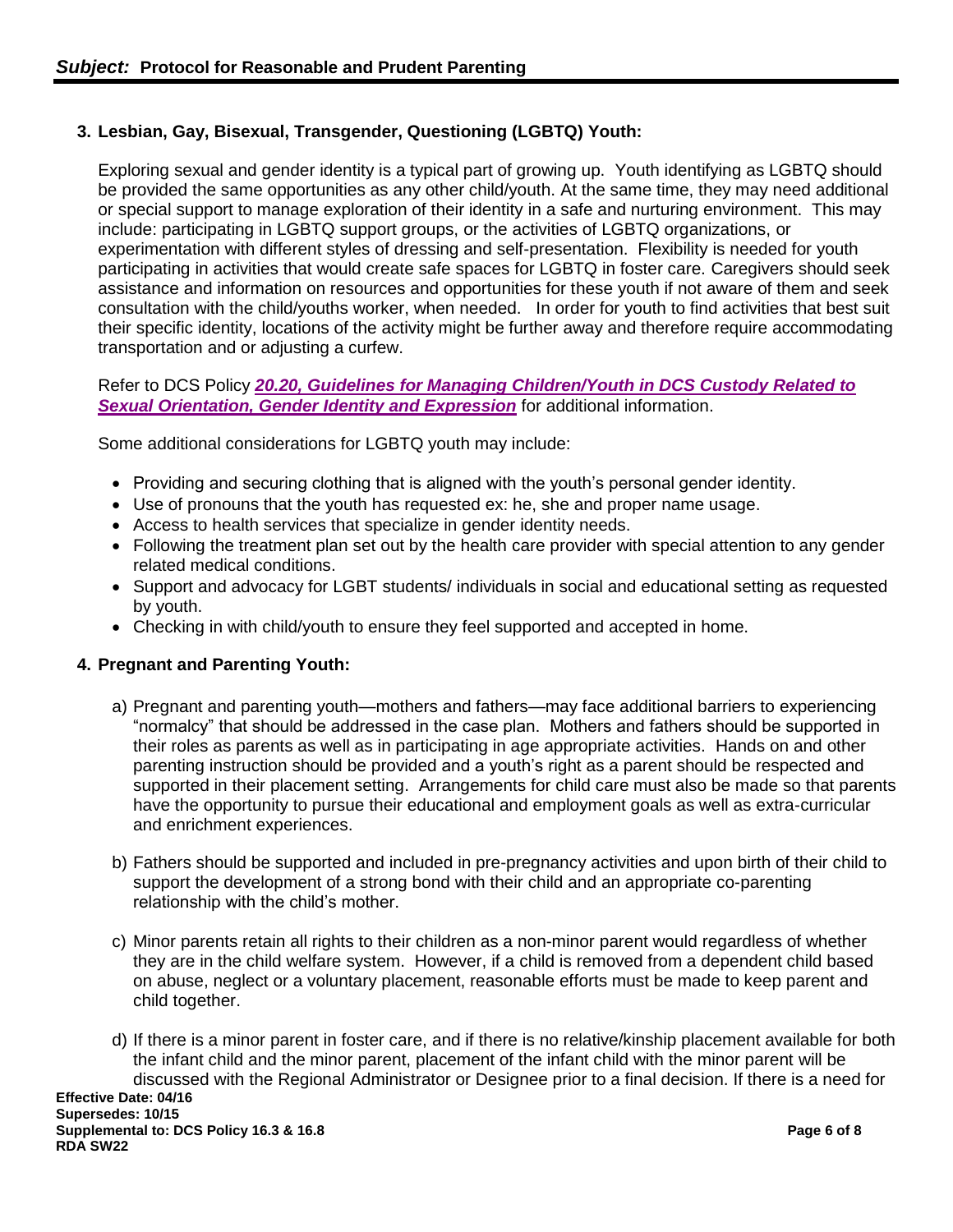additional support to the infant, mother and Foster parents, form *[CS-0674, Special/Extraordinary](https://files.dcs.tn.gov/forms/0674.doc)  [Rate Request](https://files.dcs.tn.gov/forms/0674.doc)* is completed and considered to support the child's placement with the minor parent. Refer to DCS Policy **16.36,** *[Title IV-E Foster Care Funds](https://files.dcs.tn.gov/policies/chap16/16.36.pdf) and 16.29, Foster [Home Board Rates.](https://files.dcs.tn.gov/policies/chap16/16.29.pdf)* 

# **5. Youth with Disabilities**

- a) Youth with disabilities and special needs should have access to the same opportunities for participation in age and developmentally appropriate activities as their peers without special needs. Under federal and state law, individuals with disabilities cannot be excluded from services and benefits provided by the child welfare agency based on their disability. The obligation to provide normalcy and access to age and developmentally appropriate experiences applies to all youth in the care of the child welfare agency. The child welfare agency and its representatives must make reasonable accommodations for the youth if there are barriers to participation based on the youth's disability. Schools and the majority of providers of organized activities and public accommodations are obligated to refrain from discrimination based on disability and provide reasonable accommodations.
- b) Foster parents and caregivers work with the youth's treatment providers and CFTM to identify what services or supports may be needed to overcome barriers to participation. In some cases, overcoming barriers may involve providing advocacy for the youth so that a service provider, school, or organization provides accommodations to a youth. In other cases, the child welfare agency may be making or providing the accommodation. For example, the child welfare agency can provide a sign language interpreter so that a youth who is hearing impaired can participate in an Independent Living Program event or group.
- c) Accommodations and supports that make age-appropriate experiences a reality for youth with disabilities can come in an array of forms. Sign language interpreters, physical modifications, and specialized instruction are among the most familiar types of accommodations. However, the CFTM should be as creative as possible in devising accommodations for youth that can help provide exposer to community and other activities. A youth's behavior related to a trauma history or other diagnoses should not preclude activities and access to the community. Rather, strategies should be devised to enable participation to the greatest extent possible. Accommodations may include increased supervision, de-escalation and safety plans, and coordination with other service providers.
- d) The caregiver and CFTM are encouraged to seek assistance regarding accommodations and opportunities for youth with disabilities from community resources and experts, such as **Disability Rights Tennessee** at **1-800-342-1660** and the **Vanderbilt Kennedy Center** at **615-322-8240.**

## III.**Foster Parent Responsibility and Liability**

## **1. Supervision of Children and Youth Doing Age Appropriate Activities**

- a) These guidelines aid the foster parent and caregiver in making informed decisions regarding a child/youth participating in activities and social events under the supervision of an adult who the foster parents considers safe. Foster parent judgments consistent with these guidelines are considered appropriate.
- b) The Foster Parent should use their best judgment (defined as "would you leave your biological child with this person") when determining if an individual is an appropriate supervisor for the child/youth. Factors that should be considered include, but are not limited to: the foster parent's relationship with